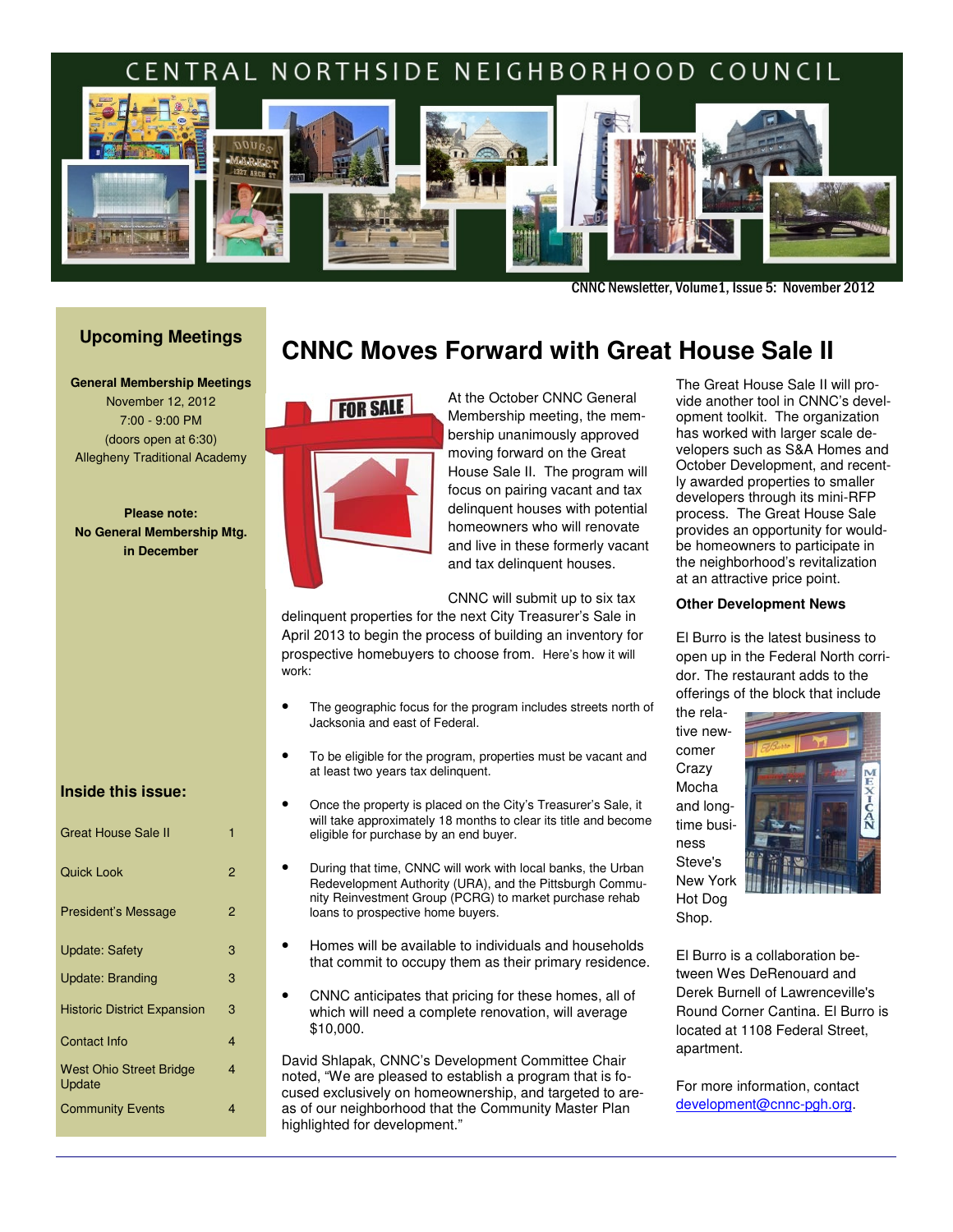## **Quick Look - Issues of Importance to Residents of Central Northside**

#### **Day of Giving Results**

Thanks goes out to those who participated in last month's Day of Giving sponsored by the Pittsburgh Foundation. With donations and some matching funds from the Foundation, we raised \$1,500. Proceeds will be used to purchase a security camera for the neighborhood.

#### **Welcome Neighbor to Neighbor**

Leslie Ward reports this program continues to be a welcoming hand to new neighbors. Eighteen welcome bags have been delivered to date with more scheduled for October. There will be a special drawing at the end of the year for all new folks welcomed in 2012. Donated prizes:

- Free night's stay at The Priory
- A 6-month membership at the Allegheny YMCA.

All recipients of a welcome packet in 2012 are eligible (one entry per household). So if you are new to the community and haven't requested and received a welcome packet before the end of the year - be sure to do so ASAP. Contact the Welcome Program by visiting www.cnnc-pgh.org and clicking on the Welcome link.

#### **Redistricting**

A petition drive continues with the goal to persuade the City Council to reject the Reapportionment Advisory Committee's recommendations to split the Central Northside into two districts. To learn more, please go to www.cnnc-pgh.org and click on the redistricting post on the home page. To arrange to sign the petition or to get more involved, send a quick email to info@cnncpgh.org.

## **Parking Permit**

The referendum process was extended to October 22nd to give canvassers more time to see if residents want to create a permit parking district within our neighborhood.

Ashley Holloway, Director of Residential Parking Permit Program for the City of Pittsburgh, will verify the petitions and make a determination block by block. If there is a 70% majority approval on a minimum of 10 block faces (approximately a 100 parking space area), a new district will be created. CNNC will let readers know as soon as we receive final word on this subject.

# **President's Message**



#### **Hello Neighbors,**

As you'll see from the updates in this newsletter, our neighbors have been busy.

\_\_\_\_\_\_\_\_\_\_\_\_\_\_\_\_\_\_\_\_\_\_\_\_\_\_\_\_\_\_\_\_\_\_\_\_\_\_\_\_\_\_\_\_\_\_\_\_\_\_\_\_\_\_\_\_\_\_\_\_\_\_\_\_\_\_\_\_\_\_\_\_\_\_\_\_\_\_\_\_\_\_\_\_\_\_\_\_\_\_\_\_\_\_\_\_\_\_\_\_\_\_\_\_\_\_\_\_\_\_\_\_\_

They volunteer on the CNNC board of directors and in committees to help make our community safer and more successful by developing property that brings in new businesses and residents and marketing

our community's story more effectively.

We share these updates to keep you informed AND to invite you to get involved. It's a great way to get to know your neighbors and it feels great to be part of this wave of personal engagement.

We're also happy to share with you community partner happenings and the great cultural institutions we are so fortunate to have in our back yard.

Barbara Talerico CNNC President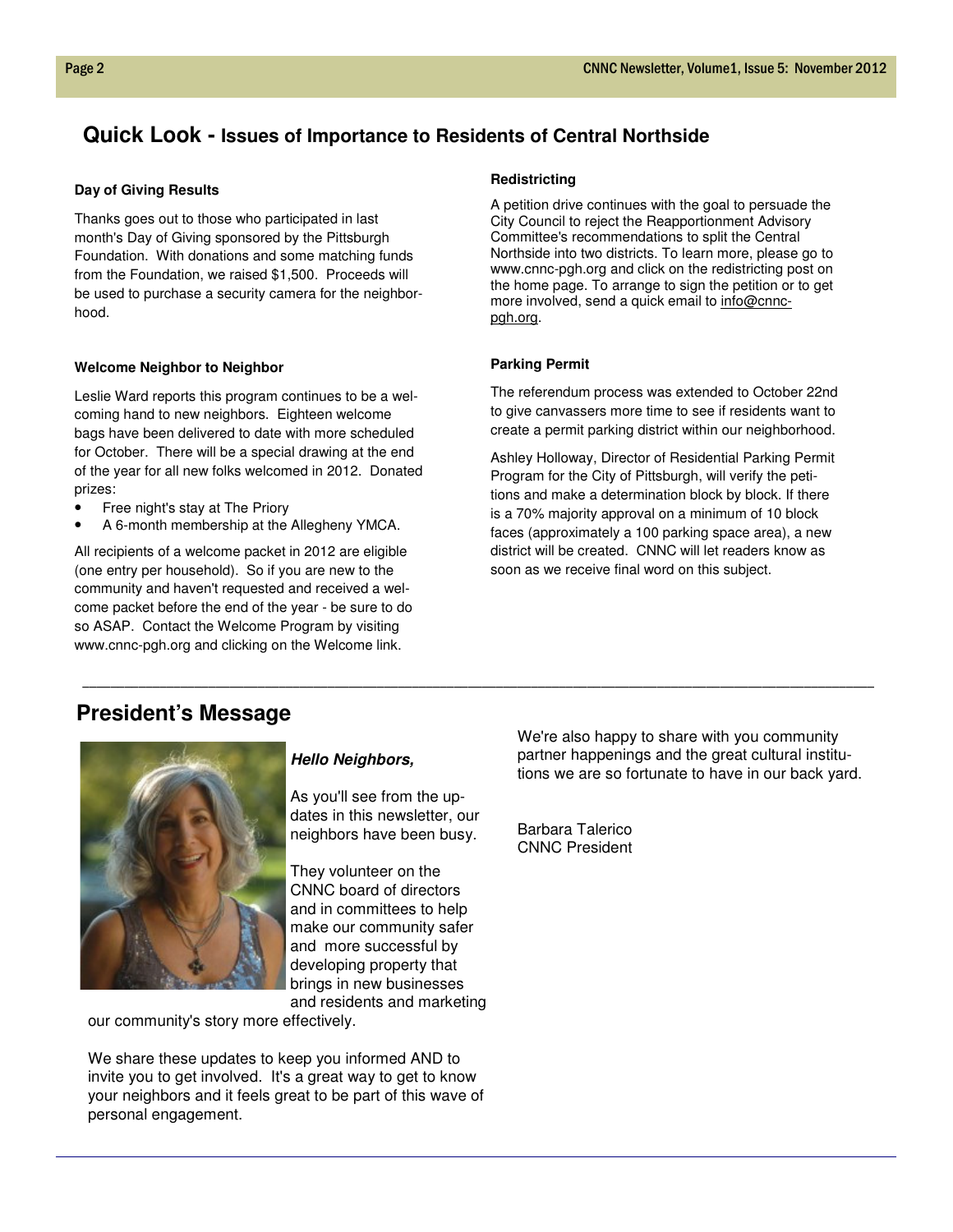# **Safety Update**

The Safety Committee, in its ongoing effort to identify action steps for residents to increase safety, has focused attention on a particular group of people loitering on stoops. Residents along Alpine, Arch and Jefferson have reported finding as many as sixteen people gathered in front of their homes, sometimes blocking entry.

Activities witnessed are consistent with drug dealing and gunfire has occurred several times. The police have recommended calling 911 to report suspicious activity and have pledged to respond and investigate. The Safety Committee plans to install security cameras at the trouble spots.

Here are three things you can do to help address this problem and create a safer neighborhood:

1. If you live in or near one of the trouble spots, consider

# **Allegheny City Central – Emerging**

Since the community overwhelmingly voted in September to market our community as Allegheny City Central (ACC), residents

may be wondering when to expect to see the new brand emerge.

We're pleased to announce that we'll be unveiling it for

ALL TOGETHER. DIFFERENT.

the community via a letter and ACC decal for your home or car going out to all households in November. Then, expect to see a more in-depth presentation of Allegheny City Central in the annual report, a new publication coming out in January, followed by the quarterly newsletter, the Weekend Update and a redesigned website.

At the same time, the Central Northside Neighborhood Council will consider transitioning to its new name – Allegheny City Central Association – by January 2013.

The Branding Committee has developed a brand launch plan for collaborating with strategic partners and seeking funding to launch the brand for greater visibility in conjunction with the opening of the redeveloped Garden Theater block in the fall of 2013. We plan to create entryway signs, way-finding signs, pole banners and a "grand opening" event to draw the attention of individuals, families and businesses into our community to discover what we already know. We're All Together. Different.

If you have any questions as this roll-out begins, please send them to **branding@cnnc-pgh.org**.

granting CNNC permission to mount a security camera on your home or business.

- 2. If you spot loiterers, contact 911 immediately and inform police of exactly what you have seen.
- 3. Join the Safety Committee and take a more active role in helping to ensure a safe community.

Residents also are reporting an increase in the number of drivers running stop signs. Intersections with crosswalks tend to have better compliance than those without, so we are requesting to have crosswalks painted at the problem locations.



To get involved with the Safety Committee, contact: safety@cnnc-pgh.org.

# **Historic District Expansion - Frequently Asked Questions**

As the community explores the possibility of expanding the historic district, CNNC has provided some history of the issue and responses to frequently asked questions.

## **WHY have a new historic district in Allegheny City Central?**

It was recommended in the 2009 Community Master Plan. Here are recommendations:

- Build on the strengths of what exists in the neighborhood and allow for new housing types.
- Respect history, but allow for something new and innovative.
- Conserve the existing historic housing stock.
- Historic architecture is a key community and market asset.
- Contemporary design is compatible when it supports the scale and character of the neighborhood.
- Expand local district to match National Historic **District.**

**You can read more FAQs by going to www.cnncpgh.org and clicking on the Historic Boundaries link on the home page.** 



\_\_\_\_\_\_\_\_\_\_\_\_\_\_\_\_\_\_\_\_\_\_\_\_\_\_\_\_\_\_\_\_\_\_\_\_\_\_\_\_\_\_\_\_\_\_\_\_\_\_\_\_\_\_\_\_\_\_\_\_\_\_\_\_\_\_\_\_\_\_\_\_\_\_\_\_\_\_\_\_\_\_\_\_\_\_\_\_\_\_\_\_\_\_\_\_\_\_\_\_\_\_\_\_\_\_\_\_\_\_

.